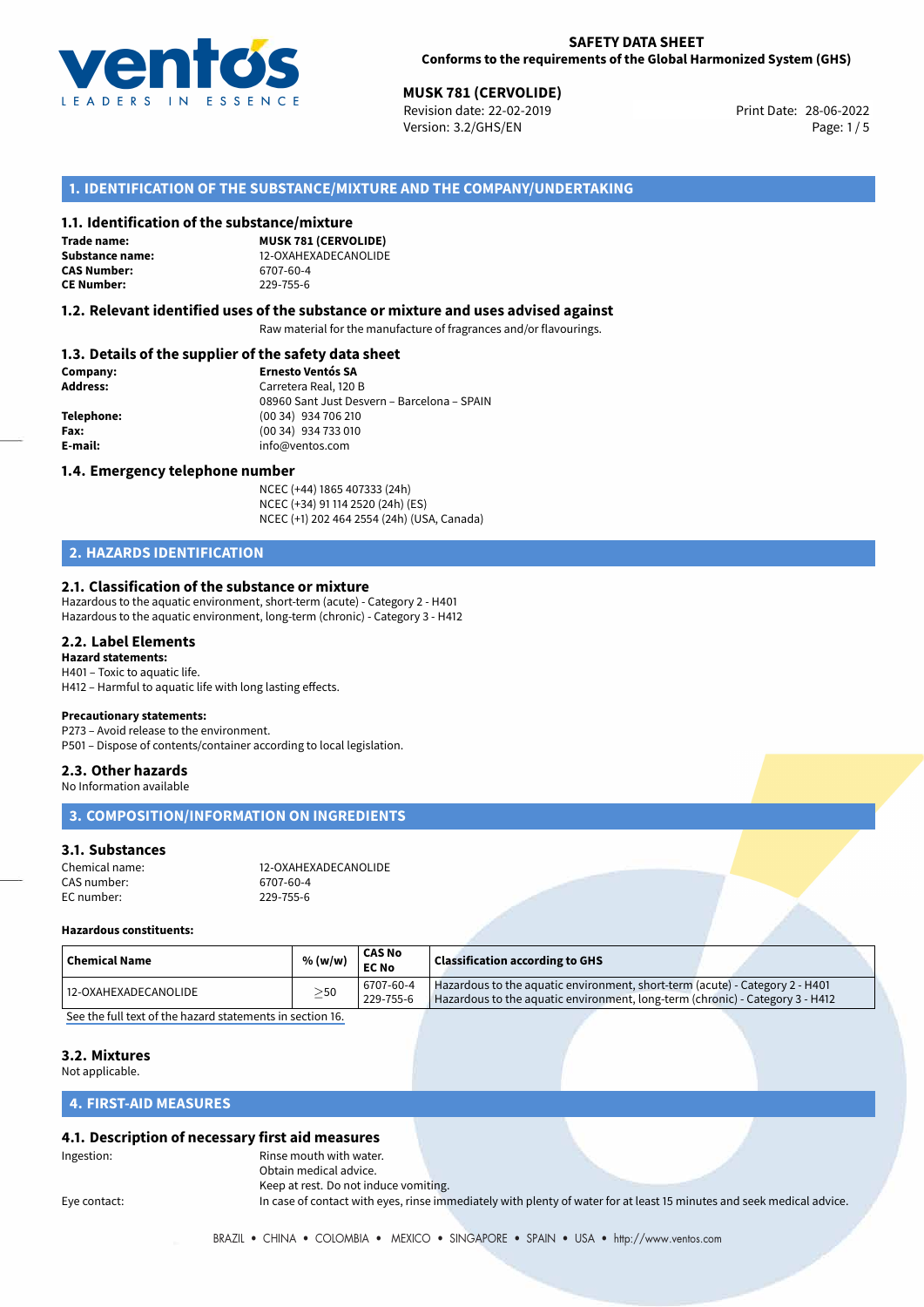

28-06-2022 **MUSK 781 (CERVOLIDE)** Revision date: 22-02-2019 Print Date: Version: 3.2/GHS/EN Page: 2 / 5

| Remove person to fresh air and keep at rest.       |
|----------------------------------------------------|
| Seek immediate medical advice.                     |
| Take off immediately all contaminated clothing.    |
| Thoroughly wash affected skin with soap and water. |
| Seek medical attention if symptoms persist.        |
|                                                    |

# **4.2. Most important symptoms and effects, both acute and delayed**

No information available.

# **4.3. Indication of any immediate medical attention and special treatment needed**

No information available.

# **5. FIRE-FIGHTING MEASURES**

## **5.1. Extinguishing Media**

Water spray, carbon dioxide, dry chemical powder or appropriate foam. For safety reasons do not use full water jet.

# **5.2. Special hazards arising from the substance or mixture**

Known or Anticipated Hazardous Products of Combustion: Emits toxic fumes under fire conditions.

#### **5.3. Advice for firefighters**

High temperatures can lead to high pressures inside closed containers. Avoid inhalation of vapors that are created. Use appropriate respiratory protection. Do not allow spillage of fire to be poured into drains or watercourses. Wear self-contained breathing apparatus and protective clothing.

# **6. ACCIDENTAL RELEASE MEASURES**

#### **6.1. Personal precautions, protective equipment and emergency procedures**

Evacuate surronding areas. Ensure adequate ventilation. Keep unnecessary and unprotected personnel from entering. Do not breathe vapor/spray. Avoid contact with skin and eyes. Information regarding personal protective measures: see section 8.

#### **6.2. Environmental precautions**

To avoid possible contamination of the environment, do not discharge into any drains, surface waters or groundwaters.

#### **6.3. Methods and materials for containment and cleaning up**

Cover with an inert, inorganic, non-combustible absorbent material (e.g. dry-lime, sand, soda ash). Place in covered containers using non-sparking tools and transport outdoors. Avoid open flames or sources of ignition (e.g. pilot lights on gas hot water heater). Ventilate area and wash spill site after material pickup is complete.

## **6.4. Reference to other sections**

Information regarding exposure controls, personal protection and disposal considerations can be found in sections 8 and 13.

# **7. HANDLING AND STORAGE**

## **7.1. Precautions for safe handling**

Do not store or handle this material near food or drinking water. Do not smoke. Avoid contact with the eyes, skin and clothing. Wear protective clothing and use glasses. Observe the rules of safety and hygiene at work. Keep in the original container or an alternative made from a compatible material.

# **7.2. Conditions for safe storage, including any incompatibilities**

Store in tightly closed and preferably full containers in a cool, dry and ventilated area, protected from light. Keep away from sources of ignition (e.g. hot surfaces, sparks, flame and static discharges). Keep away from incompatible materials (see section 10).

# **7.3. Specific end use(s)**

No information available.

## **8. EXPOSURE CONTROLS AND PERSONAL PROTECTION**

# **8.1. Control parameters**

Components with occupational exposure limits: None known.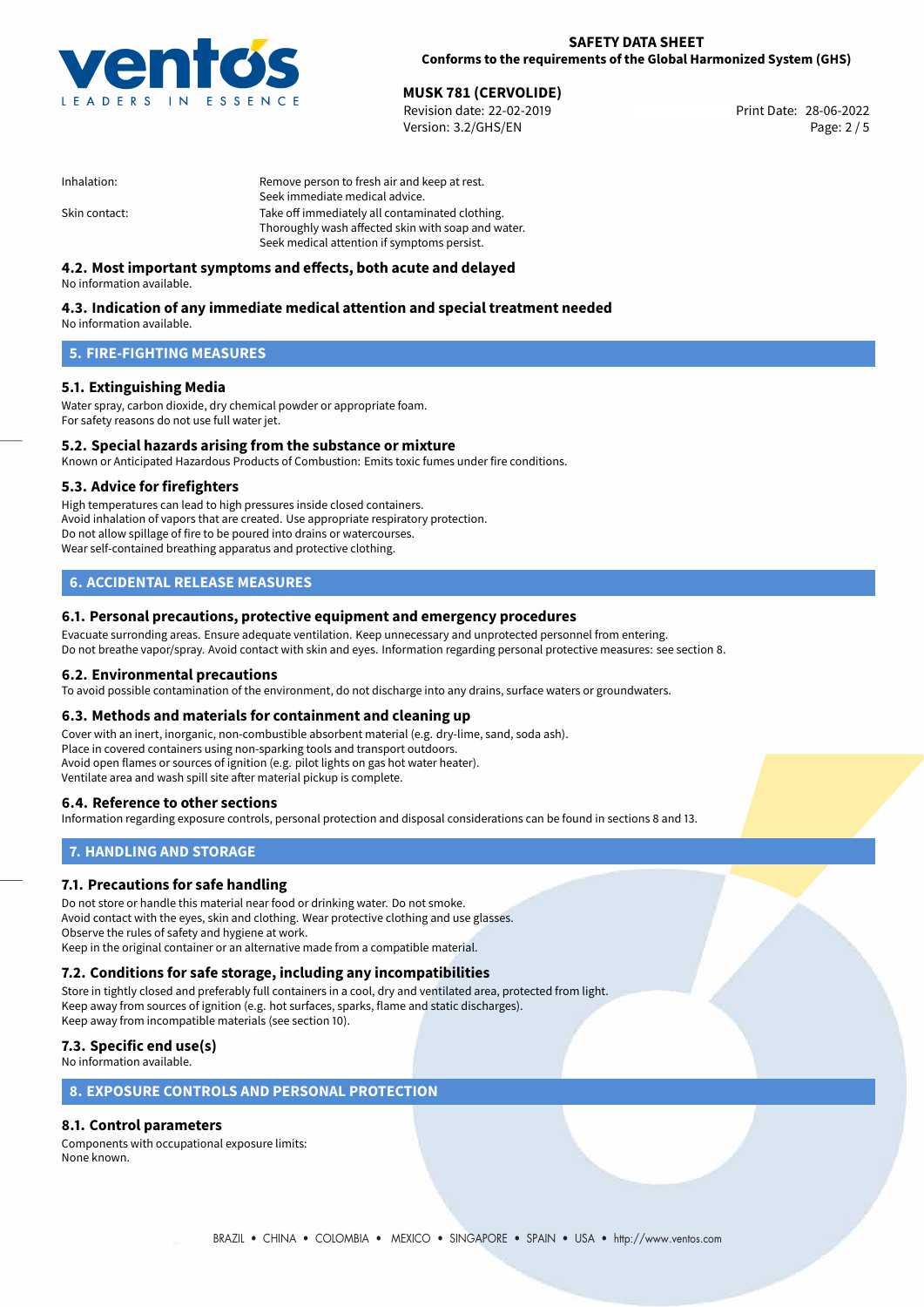

28-06-2022 **MUSK 781 (CERVOLIDE)** Revision date: 22-02-2019 Print Date: Version: 3.2/GHS/EN Page: 3 / 5

# **8.2. Exposure controls**

Measures should be taken to prevent materials from being splashed into the body. Provide adequate ventilation, according to the conditions of use. Use a mechanical exhaust if required.

#### **8.3. Individual protection measures, such as personal protective equipment**

| Eye/Face protection:             | Chemical safety goggles are recommended. Wash contaminated goggles before reuse.                                                            |
|----------------------------------|---------------------------------------------------------------------------------------------------------------------------------------------|
| Hand Protection:                 | Chemical-resistant gloves are recommended. Wash contaminated gloves before reuse.                                                           |
| Body protection:                 | Personal protective equipment for the body should be selected based on the task being performed and the risks<br>involved.                  |
| Respiratory Protection:          | In case of insufficient ventilation, use suitable respiratory equipment.                                                                    |
| Environmental exposure controls: | Emissions from ventilation or process equipment should be checked to ensure they comply with environmental<br>protection legislation.       |
|                                  | In some cases, filters or engineering modifications to the process equipment will be necessary to reduce emissions to<br>acceptable levels. |
|                                  |                                                                                                                                             |

# **9. PHYSICAL AND CHEMICAL PROPERTIES**

# **9.1. Information on basic physical and chemical properties**

| Appearance:                            | Liguid                        |
|----------------------------------------|-------------------------------|
| Colour:                                | Conforms to standard          |
| Odour:                                 | Conforms to standard          |
| Odour theshold:                        | Not determined                |
| pH:                                    | Not determined                |
| Melting point/freezing point:          | $-27$                         |
| Boling point/boiling range:            | 300                           |
| Flash point:                           | $101^{\circ}$ C               |
| Evaporation rate:                      | Not determined                |
| Flammability:                          | Not determined                |
| Lower flammability/Explosive limit:    | Not determined                |
| Upper flammability/Explosive limit:    | Not determined                |
| Vapour pressure:                       | $<$ 0,1 kPa (20 $^{\circ}$ C) |
| Vapour Density:                        | Not determined                |
| Density:                               | 0,978 $-0$ ,987 g/mL (20°C)   |
| Relative density:                      | $0,978 - 0,987$ (20°C)        |
| Water solubility:                      | <b>INSOLUBLE IN WATER</b>     |
| Solubility in other solvents:          | SOLUBLE IN ETHANOL            |
| Partition coefficient n-octanol/water: | Not determined                |
| Auto-ignition temperature:             | Not determined                |
| Decomposition temperature:             | Not determined                |
| Viscosity, dynamic:                    | Not determined                |
| Viscosity, kinematic:                  | Not determined                |
| Explosive properties:                  | Not determined                |
| Oxidising properties:                  | Not determined                |

# **10. STABILITY AND REACTIVITY**

#### **10.1. Reactivity**

No hazardous reactions if stored and handled as prescribed/indicated.

## **10.2. Chemical stability**

The product is stable if stored and handled as prescribed/indicated.

#### **10.3. Possibility of hazardous reactions**

No hazardous reactions if stored and handled as prescribed/indicated.

#### **10.4. Conditions to Avoid**

Conditions to Avoid: Excessive heat, flame or other ignition sources.

#### **10.5. Incompatible materials**

Avoid contact with strong acids and bases and oxidizing agents.

#### **10.6. Hazardous decomposition products**

During combustion may form carbon monoxide and unidentified organic compounds.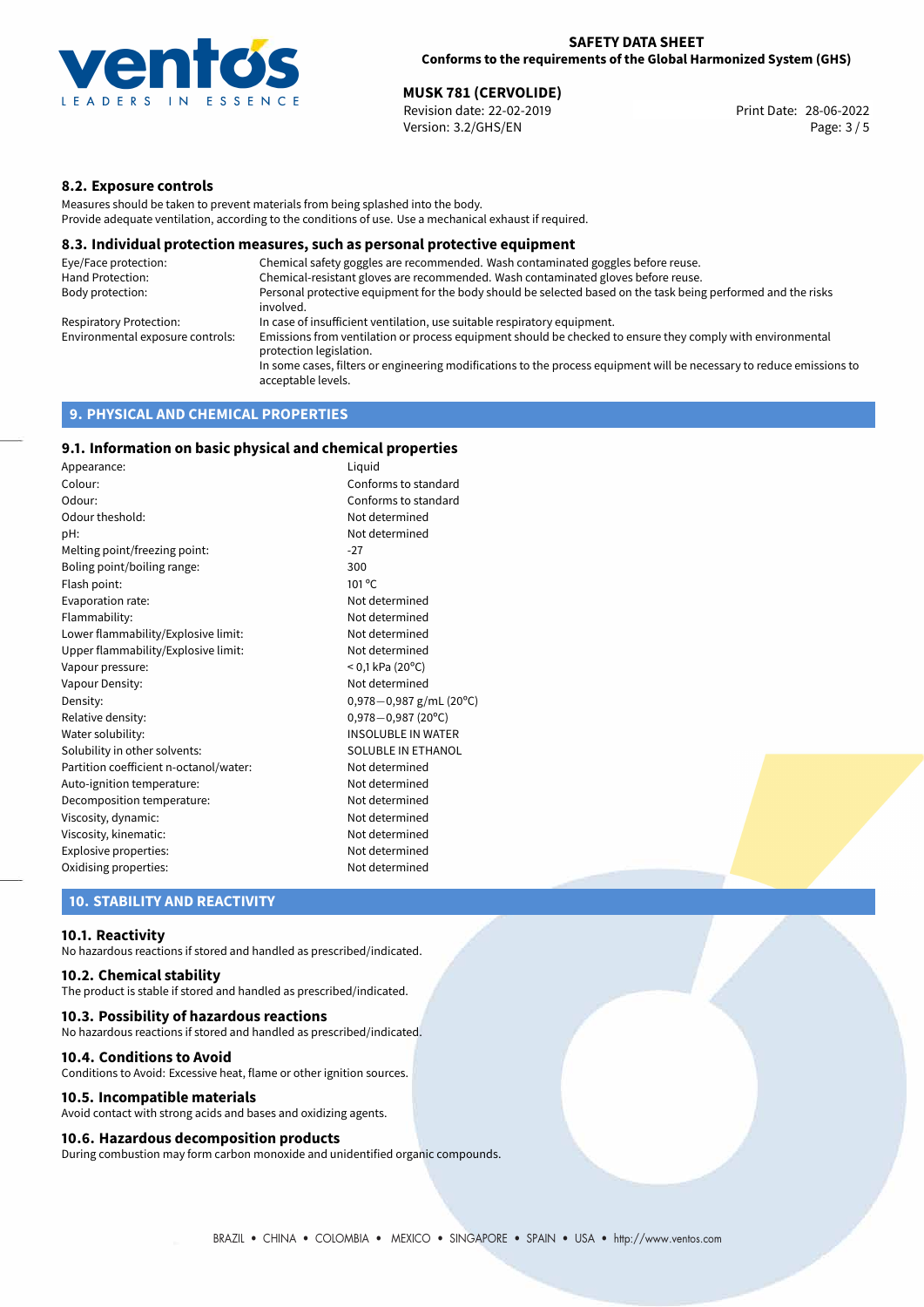

# **MUSK 781 (CERVOLIDE)**<br>
Revision date: 22-02-2019<br> **Print Date: 28-06-2022**

Revision date: 22-02-2019 Version: 3.2/GHS/EN Page: 4 / 5

# **11. TOXICOLOGICAL INFORMATION**

| <b>Acute toxicity</b>             | Based on the data available, the criteria for classification are not met. |
|-----------------------------------|---------------------------------------------------------------------------|
|                                   | Experimental/calculated data:                                             |
|                                   | LD50(acute/oral): 5000 mg/kg. (Rat).                                      |
|                                   | LD50 (acute/dermal): 5000 mg/kg. (Rabbit).                                |
| <b>Skin corrosion/irritation</b>  | Based on the data available, the criteria for classification are not met. |
|                                   | Experimental/calculated data:                                             |
|                                   | Skin irritation : Non-irritant. (OECD 439).                               |
| Serious eye damage/irritation     | Based on the data available, the criteria for classification are not met. |
|                                   | Experimental/calculated data:                                             |
|                                   | Eye irritation : Non-irritant. (Rabbit).                                  |
| Respiratory or skin sensitisation | Based on the data available, the criteria for classification are not met. |
| <b>Germ cell mutagenicity</b>     | Based on the data available, the criteria for classification are not met. |
|                                   | Experimental/calculated data:                                             |
|                                   | Ames: Negative.                                                           |
| Carcinogenicity                   | Based on the data available, the criteria for classification are not met. |
| <b>Reproductive toxicity</b>      | Based on the data available, the criteria for classification are not met. |
| <b>STOT-single exposure</b>       | Based on the data available, the criteria for classification are not met. |
| <b>STOT-repeated exposure</b>     | Based on the data available, the criteria for classification are not met. |
| <b>Aspiration hazard</b>          | Based on the data available, the criteria for classification are not met. |
|                                   |                                                                           |

# **12. ECOLOGICAL INFORMATION**

## **12.1. Toxicity**

**Assessment:**

Toxic to aquatic life. Harmful to aquatic life with long lasting effects.

#### **Experimental/calculated data:**

· Toxicity for aquatic invertebrates: EC50 (48h) : 10,3 mg/L. (Daphnia magna). (OECD 202).

· Toxicity for algae: ErC50 (72h) : 1,2 mg/L. (Pseudokirchneriella subcapitata). (OECD 201).

#### **12.2. Degradability**

Biodegradation : 96 %. (OCDE 301 B). Biodegradation : 96,5%. (OECD 301 B).

#### **12.3. Bioaccumulative potential**

log Kow : 4,4.

#### **12.4. Soil mobility**

No information available.

# **12.5. Other adverse effects**

See also sections 6, 7, 13 and 15 Do not allow to get into waste water or waterways.

# **13. DISPOSAL CONSIDERATIONS**

#### **13.1. Waste treatment methods**

Dispose of in accordance with national and local environmental regulations.

# **14. TRANSPORT INFORMATION**

|                                  | <b>ADR/RID/ADN</b>                | <b>IMDG</b>                       |  | <b>IATA-ICAO</b> |                                   |
|----------------------------------|-----------------------------------|-----------------------------------|--|------------------|-----------------------------------|
| 14.1. UN Number                  | Not classified as hazardous goods | Not classified as hazardous goods |  |                  | Not classified as hazardous goods |
| 14.2. UN Proper Shipping Name    | Not applicable                    | Not applicable                    |  | Not applicable   |                                   |
| 14.3. Transport Hazard Class(es) | Not applicable                    | Not applicable                    |  | Not applicable   |                                   |
| 14.4. Packing Group              | Not applicable                    | Not applicable                    |  | Not applicable   |                                   |
| 14.5. Environmental hazards      | No                                | <b>No</b>                         |  | l No             |                                   |
| Additional information           |                                   |                                   |  |                  |                                   |

# **14.6 Special precautions for user**

None known

**14.7. Transport in bulk according to Annex II of MARPOL 73/78 and the IBC Code** No information available